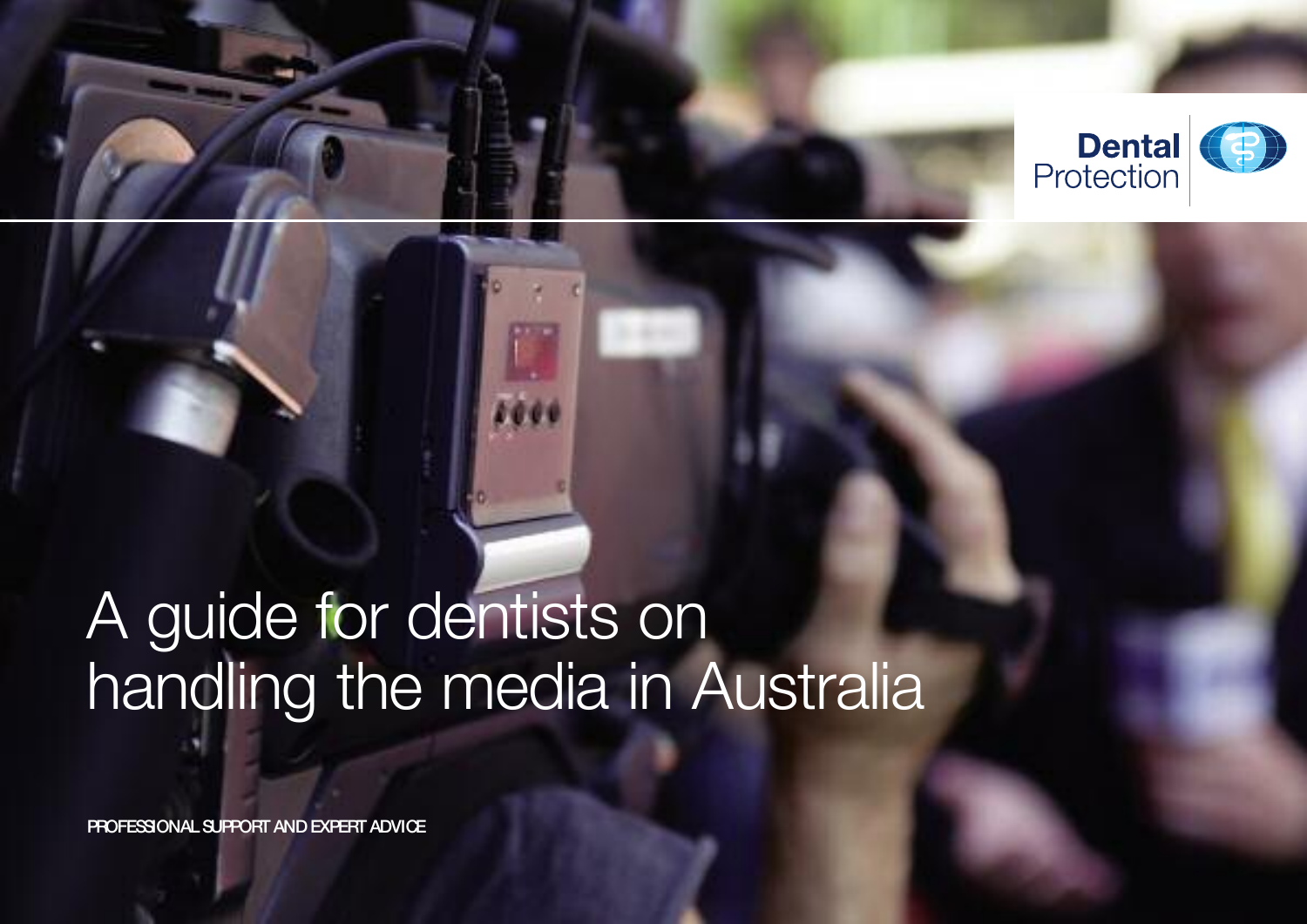# How to contact us

#### **DPL Australia Pty Ltd**

PO Box 1013, Milton BC QLD 4064

#### **For membership enquires**

Ken Parker, Operations Manager Tel: 07 3831 6800 Fax: 07 3831 7255 Freecall 1800 444 542 Email: ken.parker@dpla.com.au

#### **For media-related advice**

#### **Brisbane office**

PO Box 1013, Milton BC QLD 4064

Dr Ralph Neller, Dento-Legal Adviser T (07) 3831 6800 F (07) 3831 7255 ralph.neller@dpla.com.au

Dr Mike Rutherford, Dento-Legal Adviser T (07) 3831 6800 F (07) 3831 7255 mike.rutherford@dpla.com.au

Dr Annalene Weston, Dento-Legal Adviser T (07) 3831 6800 F (07) 3831 7255 annalene.weston@dpla.com.au

#### **Melbourne office**

Level 3, 100 Dorcas Street, South Melbourne, VIC 3205

Dr David Evans, Dento-Legal Adviser T (03) 9682 0899 F (03) 9682 3566 david.evans@dpla.com.au

Dr George Lazaridis, Dento-Legal Adviser T (03) 9682 0899 F (03) 9682 3566 george.lazaridis@dpla.com.au

#### **Press Office**

Email: pressoffice@mps.org.uk Out of hours: +44 207 399 1300 DPL Australia Pty Ltd (DPLA) is a member of the Medical Protection Society Limited (MPS) (registered in England No.36142) group of companies providing discretionary benefits, subject to Australian law, for dentists and other dental care professionals. These benefits are set out in the MPS Memorandum and Articles of Association published on our website. Neither DPLA nor MPS are insurance companies.

DPL Australia Pty Ltd ABN 24 092 695 933, CAR No. 326134 is a Corporate Authorised Representative of MDA National Insurance Pty Ltd ABN 56 058 271 417, AFS Licence No. 238073. DPLA Members have access to the Dental Indemnity Policy underwritten by MDA National Insurance Pty Ltd.

Serving over 62,000 members in 70 countries around the world, DPL is the acknowledged international leader in dental risk management.

Image credits: Cover: © istockphoto.com/Grafissimo; Page 3: © istockphoto.com/Kati Molin; Page 5: © istockphoto.com/Mikhail Glushkov; Page 11: © Digital Vision/Alamy; Page 15: © istockphoto.com/Dimitriy Shironosov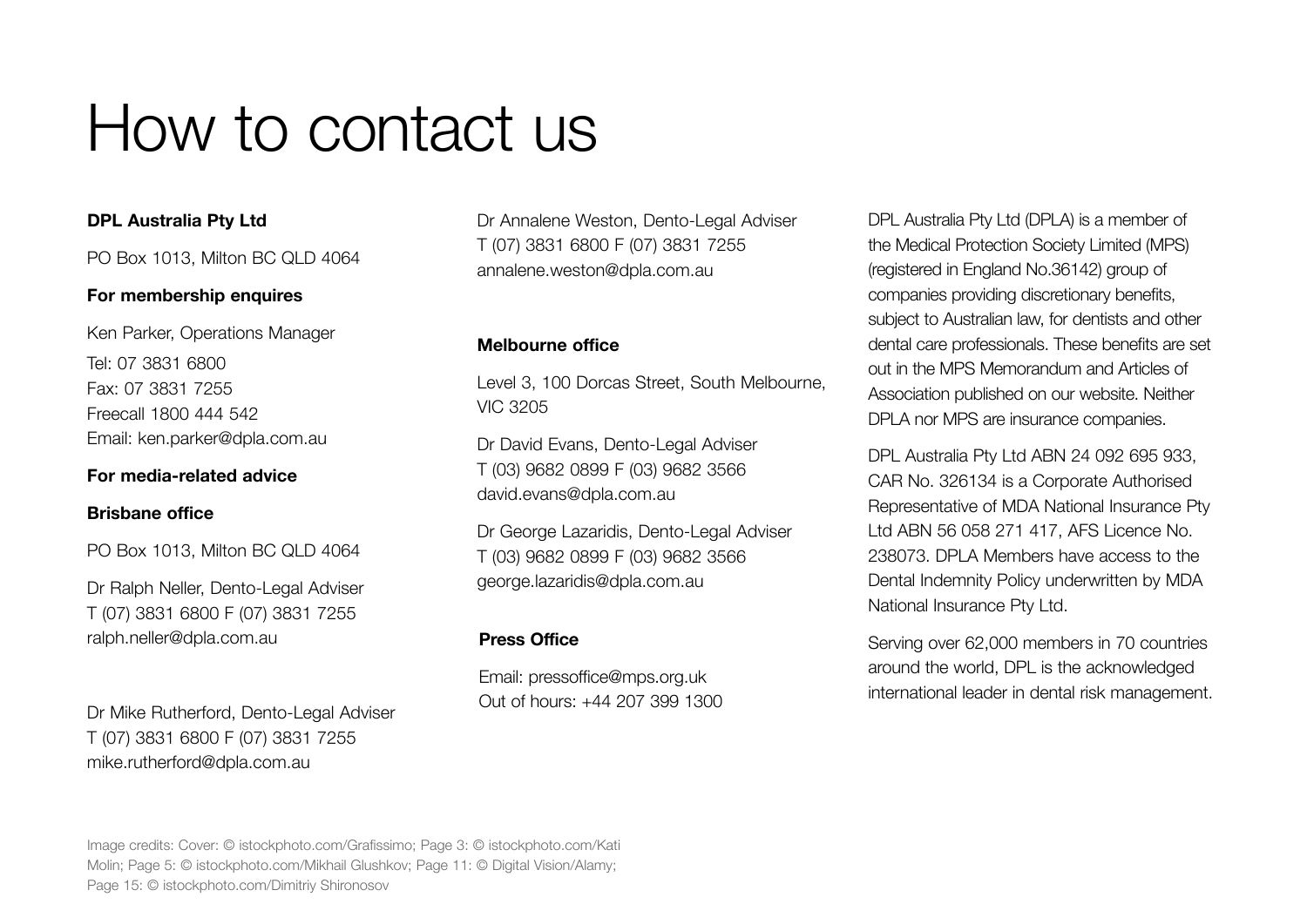

| 03 | How DPL can help you with the media      |
|----|------------------------------------------|
| 05 | Media enquiries about cases and patients |
| 11 | Dental pundits                           |
| 15 | What you can do if it all goes wrong     |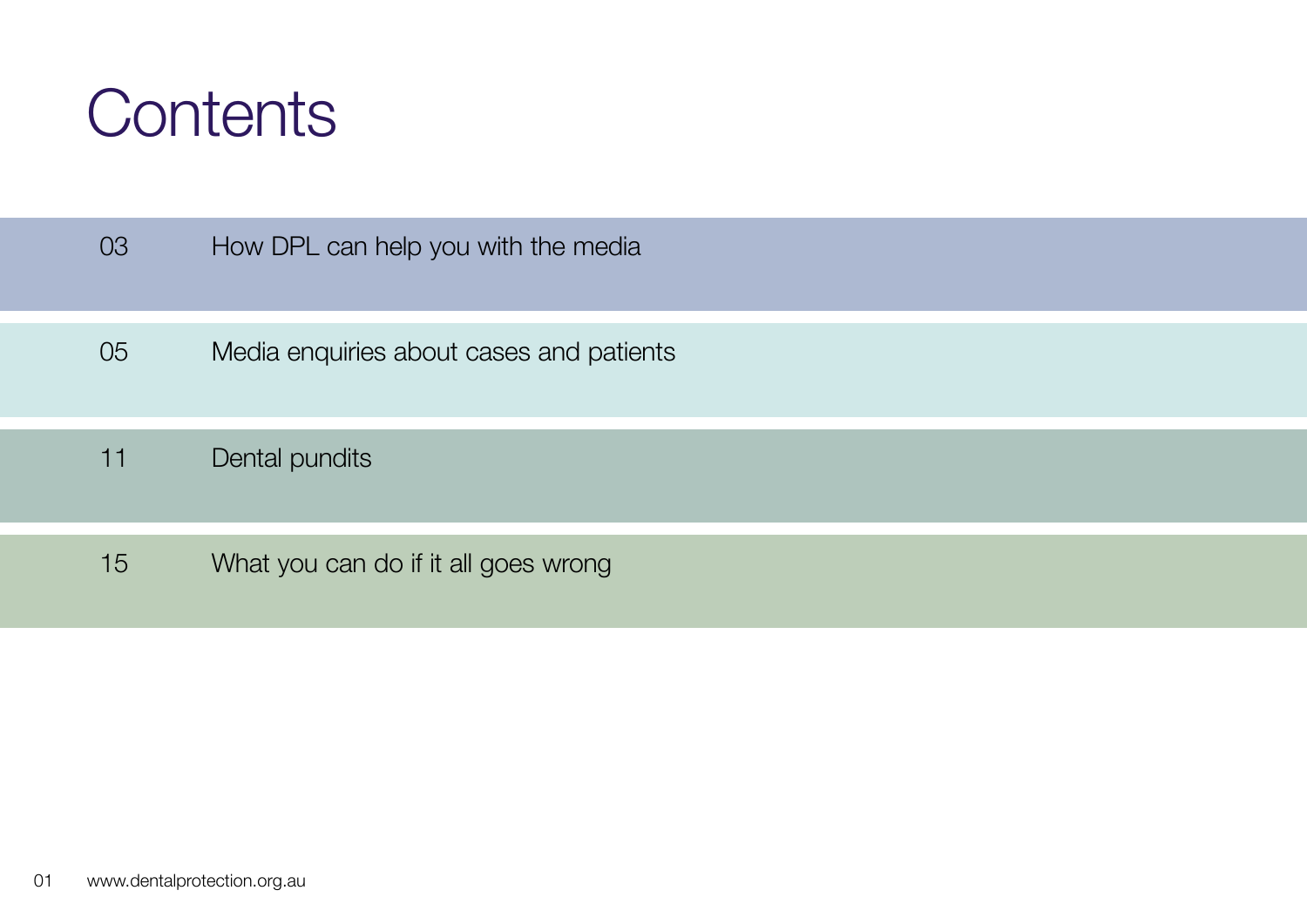# **Introduction**

One of the benefits of DPL being part of a large international organisation is that we have access to many resources that otherwise would not be readily available. One such resource is our press office, which is staffed by professionals experienced in dealing with television, radio and the press. They can advise on the best response to a press enquiry, how to draft a press statement, or even deal with the media on your behalf, acting as your spokesperson.

Few dentists would welcome being approached by a reporter with questions about a patient's care – especially when they are least expecting it. If you find yourself in this situation, it is important that you know what to do. This guide provides advice on the most effective way to respond to a journalist, from initial contact to issuing a statement, so that you can focus on your patients and your practice.

When a DPL member is introduced to the press office, they will firstly assess the best way to manage the situation and explain how they can help.

In many cases this will entail issuing an agreed statement on behalf of the member in response to an enquiry from the media. Whatever the case, they are there to help.

The press office helps over a hundred individual members a year and is available 24 hours a day, seven days a week, with an on-duty press officer contactable outside normal office hours, for emergency situations.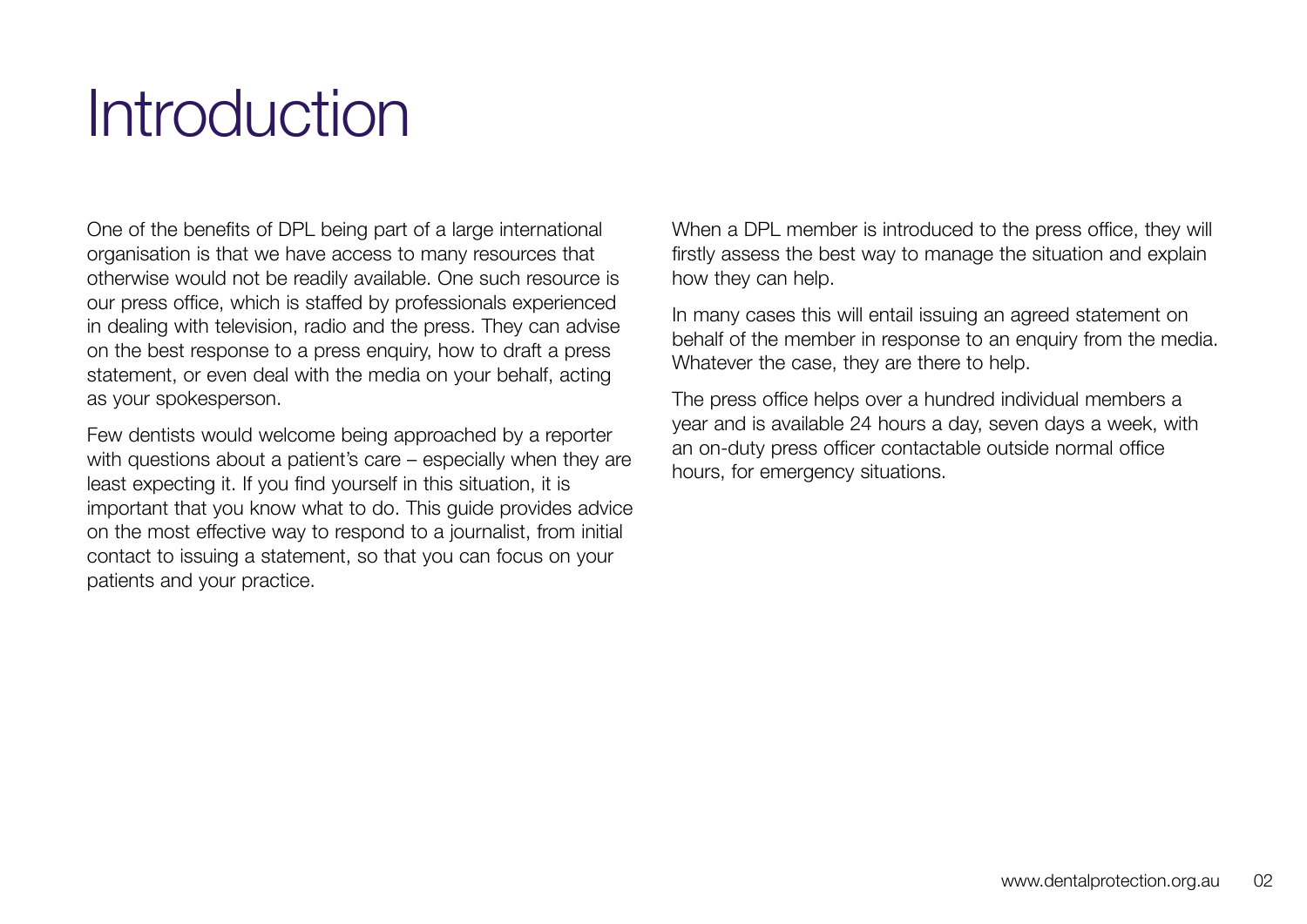

# How DPL can help you deal with the media

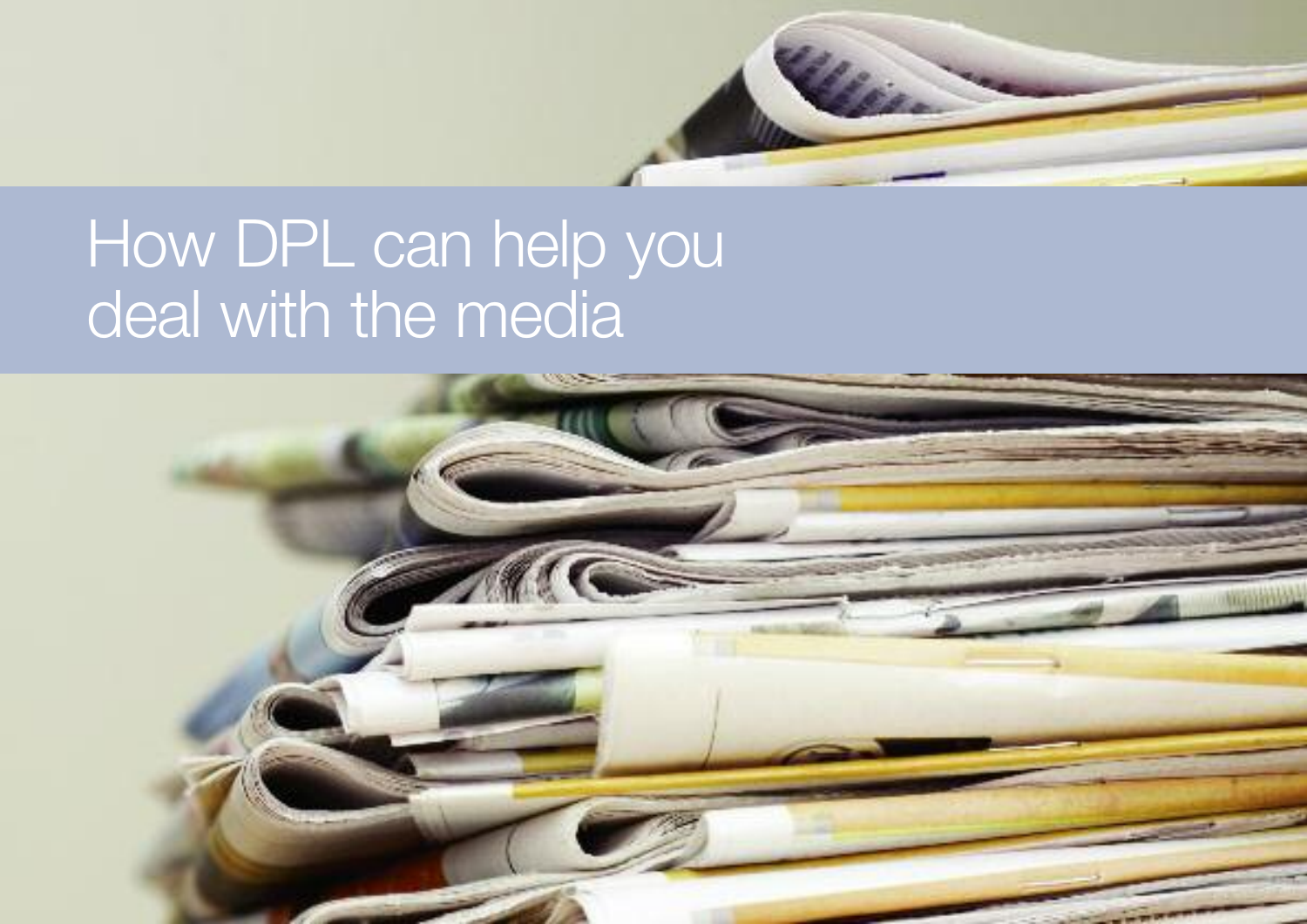The press office is there to help members deal with media enquiries. Most members are fortunate enough never to need our services, but these days it is not so unusual for dentists to be caught in the media spotlight. There are many ways that this can happen; not infrequently, regional newspapers (and their websites) will cover a story involving a complaint about a local dentist. The source of information will often be a disgruntled patient. At the other extreme, some Dental Board or other hearings, being of wider public interest, attract high profile national coverage.

### **How we can help**

The assistance we can offer will depend on your circumstances, but in general we can help in the following ways:

- $\blacksquare$  Providing experienced advice on handling the media.
- $\blacksquare$  Speaking to the journalist on your behalf.
- $\blacksquare$  Assisting and advising practice staff.
- $\blacksquare$  Preparing press statements appropriate to the specifics of your particular situation.

#### **Contacting us**

During office hours please contact one of our Dento-Legal Advisers in the first instance.

Telephone (07) 3831 6800 or (03) 9682 0899

We will then be able to advise you on the situation as well as putting you in contact with the press office.

# **Out of hours**

We can help you 24 hours a day – if you receive a call from a journalist outside office hours. Even in the middle of the night, and aren't sure how to deal with it, call our out-of-hours number on +44 207 399 1300 and ask to speak to a member of the press office team on duty.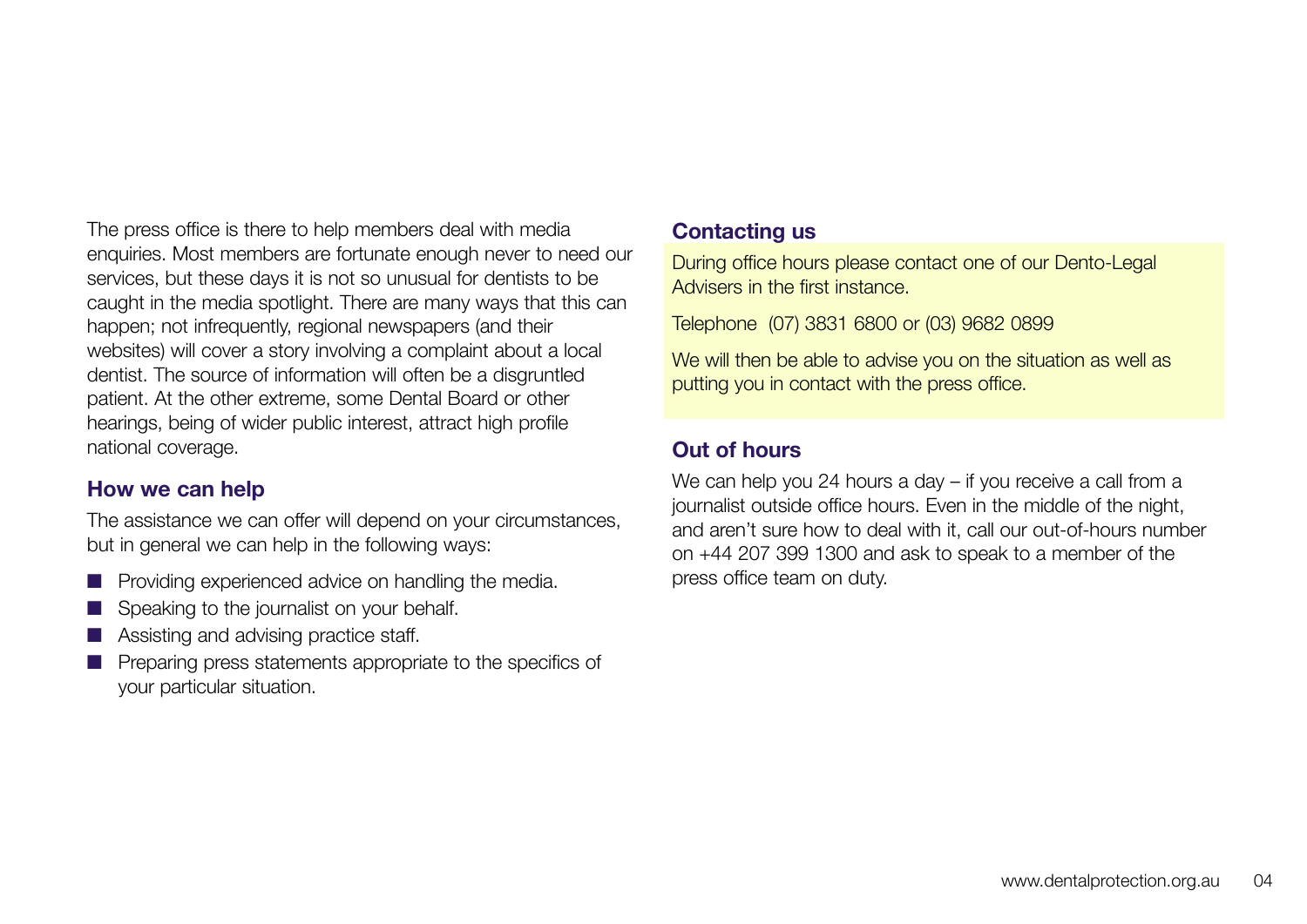

# Media enquiries about cases and patients

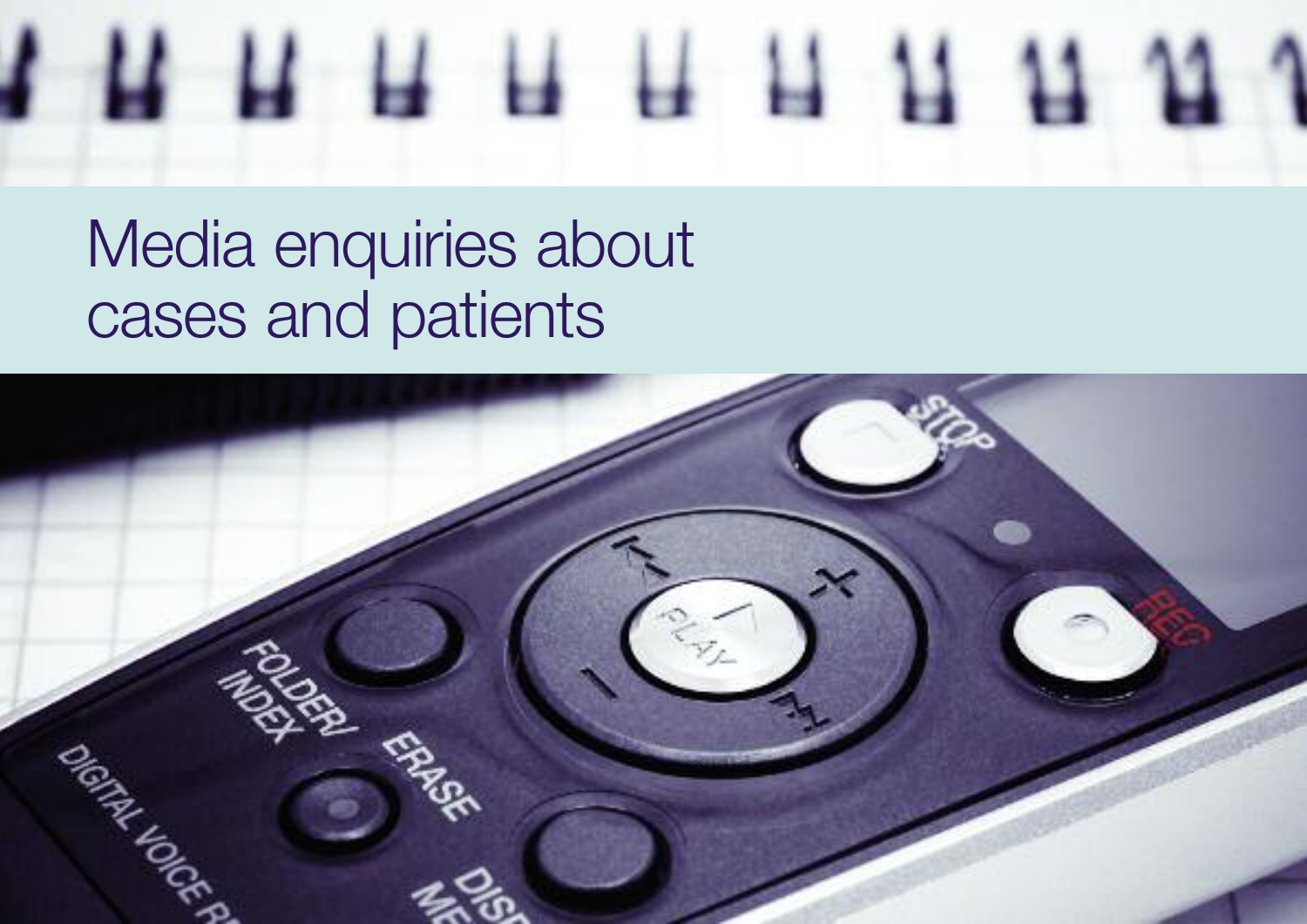#### **Patient confidentiality**

When responding to any media request for comment, it is important to remember your duty to respect patients' rights of confidentiality, and to follow any local Dental Board guidance when dealing with media enquiries.

Dentists and patients are not on a level playing field when it comes to speaking to the press. Dentists have an enduring professional duty to protect patients' rights of confidentiality/privacy, even when patients or their families have chosen to release information to the press. This can be frustrating, particularly if the resulting coverage is incomplete, one-sided or inaccurate, and casts the dentist in a poor light.

A dentist who breaks confidentiality, whether inadvertently or not, may face disciplinary action and regulatory sanction. However, there are ways in which you can respond to media enquiries without breaching the patient's privacy.

### **Dealing with the media by phone**

Medical and dental topics have long attracted media attention simply because healthcare affects everyone at some point in their life. You may receive an enquiry about an existing complaint or claim that you already knew about, or the patient may have contacted the press directly with a new complaint about you and this is the first you hear of it.

Everything you say to a journalist can be published – if you don't want to see it in print, don't say it.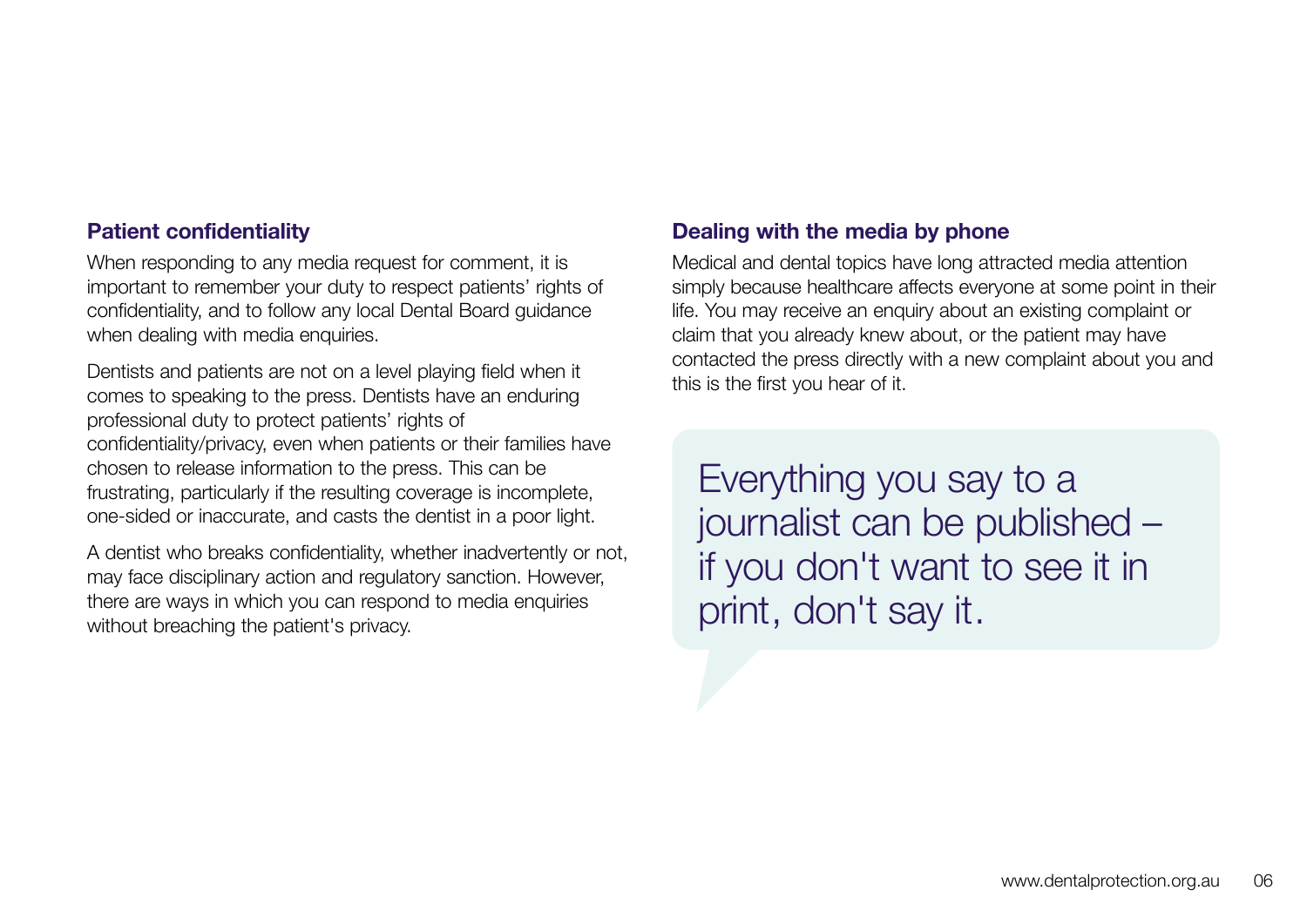#### Example

You receive a call from someone who says he is a journalist working for a local paper. He is writing a story about a patient of yours and wants to know why your treatment left the patient in such pain after "filing her teeth down to stumps".

### So what should you do?

Firstly try to stay calm and professional, rather than getting defensive or irritated. The journalist may try to pressurise you into saying something you might later regret. Saying "no comment" straight away nearly always comes across as defensive. Avoid responding in detail immediately. It is usually wise to take time to think about what you are going to say; otherwise, you risk inadvertently making a remark that is misconstrued or could result in a complaint or referral to the Dental Board. Remember, the press office is always here to help, so get in touch with us for immediate advice.

### What should you say to the journalist?

- **No. 3** What's your name?
- What is the name of your publication / programme?
- What, exactly, did you want me to comment on?
- **n** Presumably you have obtained the patient's written consent for me to discuss details of their treatment with you? If so, please send me a copy.
- I'm sorry: I can't answer that right now. I need time to consider your questions because I'm sure you want an accurate reply from me.
- $\blacksquare$  What is your deadline?
- Who else have you spoken to?
- Give me your number, and I'll ring you back.

#### Top tips

- $\blacksquare$  Buy time and prepare.
- **n** Always keep **patient privacy** in mind.
- Stay calm and professional.
- $\blacksquare$  Write down the name and contact details of the journalist and publication.
- $\blacksquare$  Find out the deadline for a response.
- Avoid saying, "no comment". It is preferable to say, "As I am sure you will appreciate, professional confidentiality limits and privacy requirements limits what I can discuss with you."
- **n** Contact DPL for advice.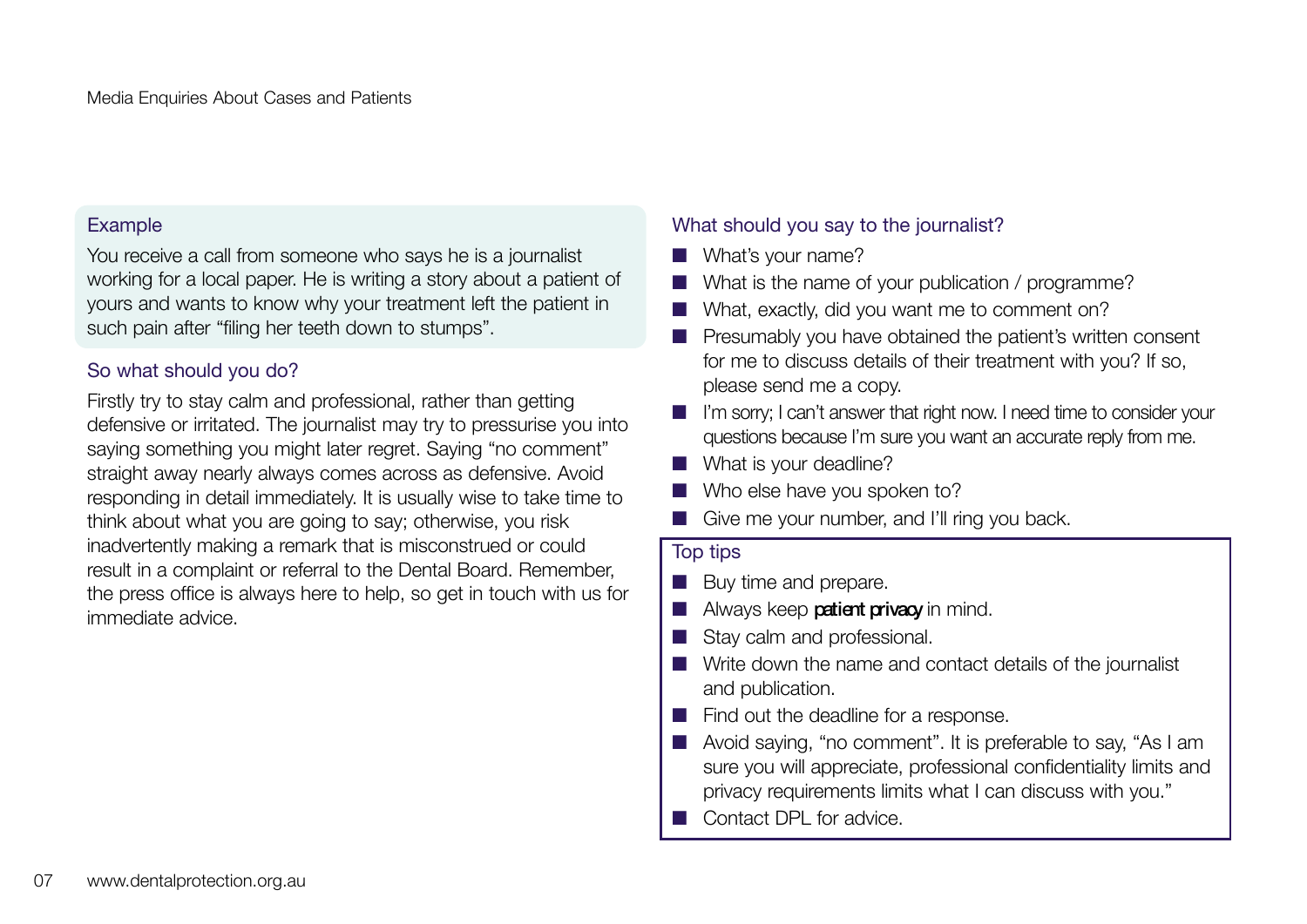### **The media on your doorstep**

Dealing with journalists and photographers in this situation requires a slightly different approach.

If you have been involved in a high profile case, a reporter might turn up at your home or place of work. Some journalists come alone and some will be accompanied by a photographer or video cameraman. This can be intimidating for anyone, but particularly for a dentist being pushed to comment on a delicate situation involving confidential patient details.

#### Top tips

- $\Box$  Behave calmly and professionally you do not want to be seen as defensive or hostile.
- $\blacksquare$  Ask the journalist for their contact details so you can get back to them.
- $\blacksquare$  Get in touch with DPL to alert us to the fact that you may need help in preparing a statement.

#### **Example**

A journalist and camera crew arrive unannounced at your practice, asking for your comments about your standard of infection control and the fact that they have been made aware that an investigation is taking place to establish whether or not patients have been placed at risk. A response of "no comment", accompanied by an unflattering photograph with an unhelpful gesture looks defensive, hostile and culpable. A measured response delivered with composure, conveys a professional and dignified message – for example:

"I am sorry but I'm not able to answer your questions right now, but if you give me your contact details I will get back to you."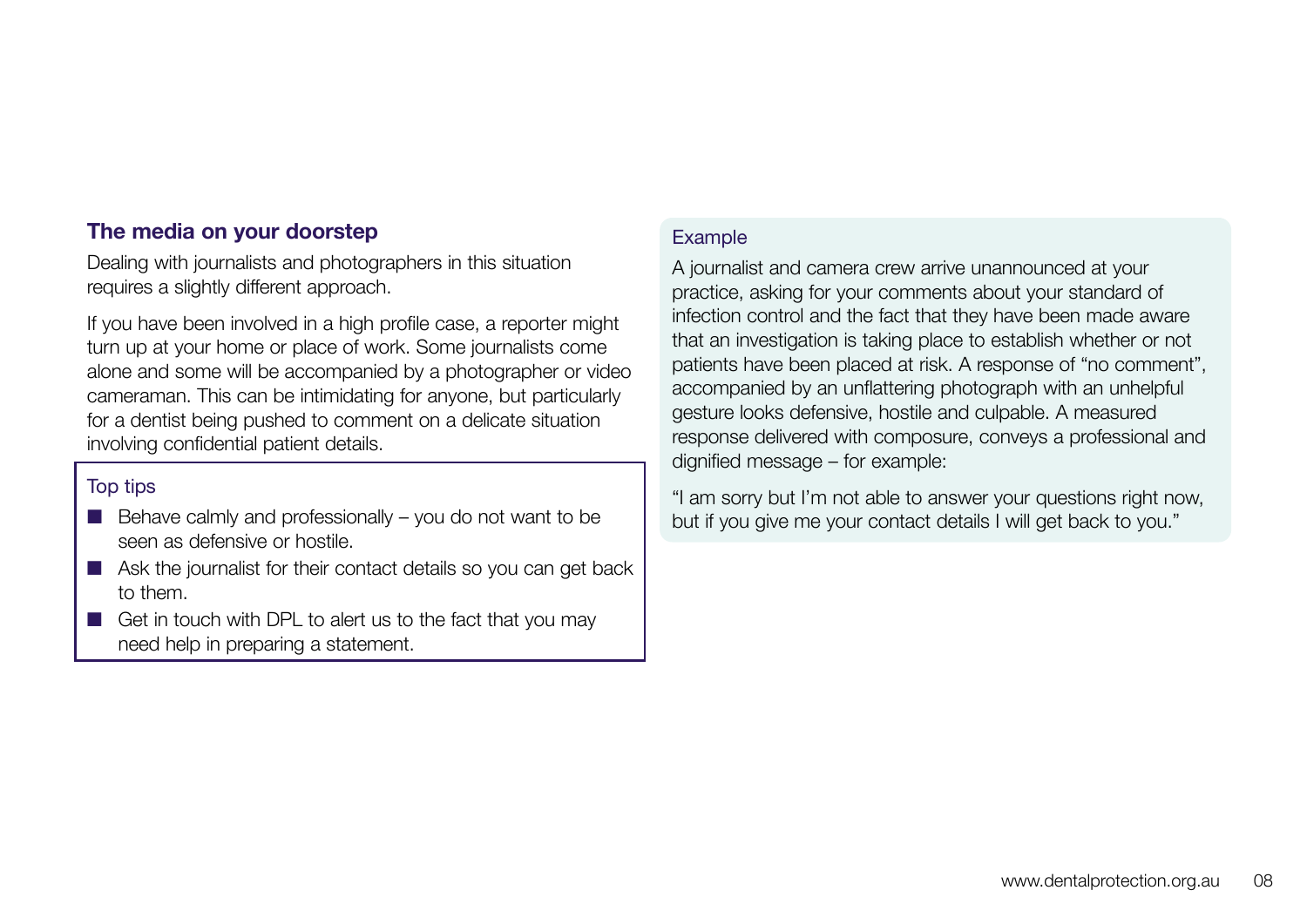### **Photographers and camera operators**

If you are approached by photographers or camera operators, allow them time to take your picture – they will take it anyway and you can make sure that you maintain a professional demeanour rather than looking foolish or evasive. Do not cover your face or react inappropriately by expressing anger. Similarly, smiling can sometimes convey the wrong message. If photographers appear outside your practice, let your staff know, so that they can be prepared and take appropriate steps to prevent patients being harassed and to preserve their confidentiality.

#### Top tips

- $\Box$  Do not run away from cameras or try to hide this will create a negative image. Instead, let the photographer take a full shot of you. Do not be tempted to cover the lens with your hand or push the camera away.
- $\blacksquare$  Let your staff know that there is/has been media attention; advise them to follow the same guidance.

### **What can you say to the media?**

It is difficult to give guidance for every situation, as each case is different, but there are a few general principles that you can follow. If you work in government employment or in any other employed position, it may be wise to liaise with your employer, to agree, wherever possible, on the key messages. If you are unsure, discuss this with one of DPL's Cases Consultants.

Preserving patient confidentiality/privacy must be your foremost concern when deciding what you can and cannot say to a journalist, and this helpfully provides you with a means of "buying time".

Whilst you may not be able to give a lot of detail, you can explain why this is the case. This might be because of your ongoing duty to respect the patient's privacy, or because the case is the subject of legal proceedings.

In certain situations, it may be appropriate to make a specific comment. For instance, if a patient has apparently suffered pain or is dissatisfied, it is usually appropriate to express regret. If a patient has made a complaint about your treatment directly to the press instead of to the practice, you might want to mention in general terms that your practice operates a complaints procedure in order to allow any patient to raise concerns.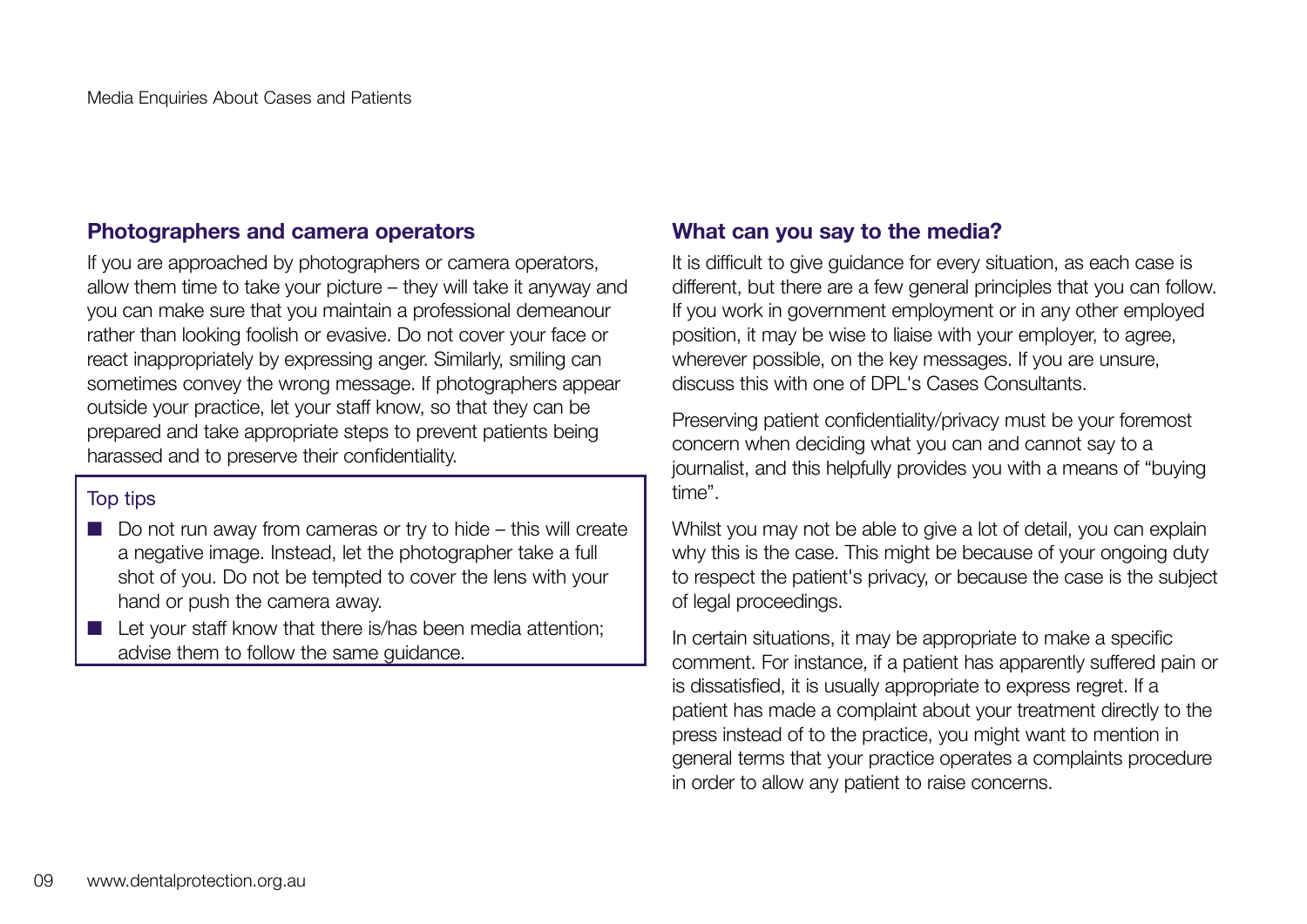You could also say, for example, that you always try to provide the highest standard of care to your patients and rather than discuss the treatment of any patient in public - which would be inappropriate - you encourage any patients with concerns to raise them directly with the practice. It is easy to assume, when faced with a journalist who knows that you have treated a particular patient, that the patient must have placed this in the public domain and therefore has waived their right of privacy. The journalist may have acted upon a "leak" from the patient's solicitors, a friend, or the patient's family. So you should always assume that the patient's right of privacy still exists.

It is best to keep your statement brief and factual; about 150 words is a general guide. Column inches are limited, and a wordy statement gives the journalist an opportunity to edit what you have said and potentially change the meaning or emphasis.

Ensure your team is aware of how to handle any media enquiries.

#### **Practices – supporting your team**

Handling media enquiries can be daunting for anyone who has not had any experience in dealing with the media before, including your team. It is therefore important that you decide in advance what to do, should the media approach the practice for comment.

We suggest that you nominate a suitable member of your team to be the first point of call for all media enquiries (perhaps the practice manager or the member of staff who handles complaints), as this will help to ensure a consistent approach. This will help the team feel more confident in dealing with an unfamiliar situation and provides the dentist with an opportunity to deal with the enquiry once the current patient has been treated.

The advice contained in the rest of this booklet can be used as a basis for developing other aspects of team involvement in more detail, particularly where patient confidentiality is involved.

If you anticipate that you may receive some media attention concerning a patient you have treated, you should make sure that you brief your team so that they all know what they can (and can't) say. Ask staff to follow the principles for *dealing with the media by phone, dealing with the media on your doorstep and photographers and camera operators* (see page 6-9).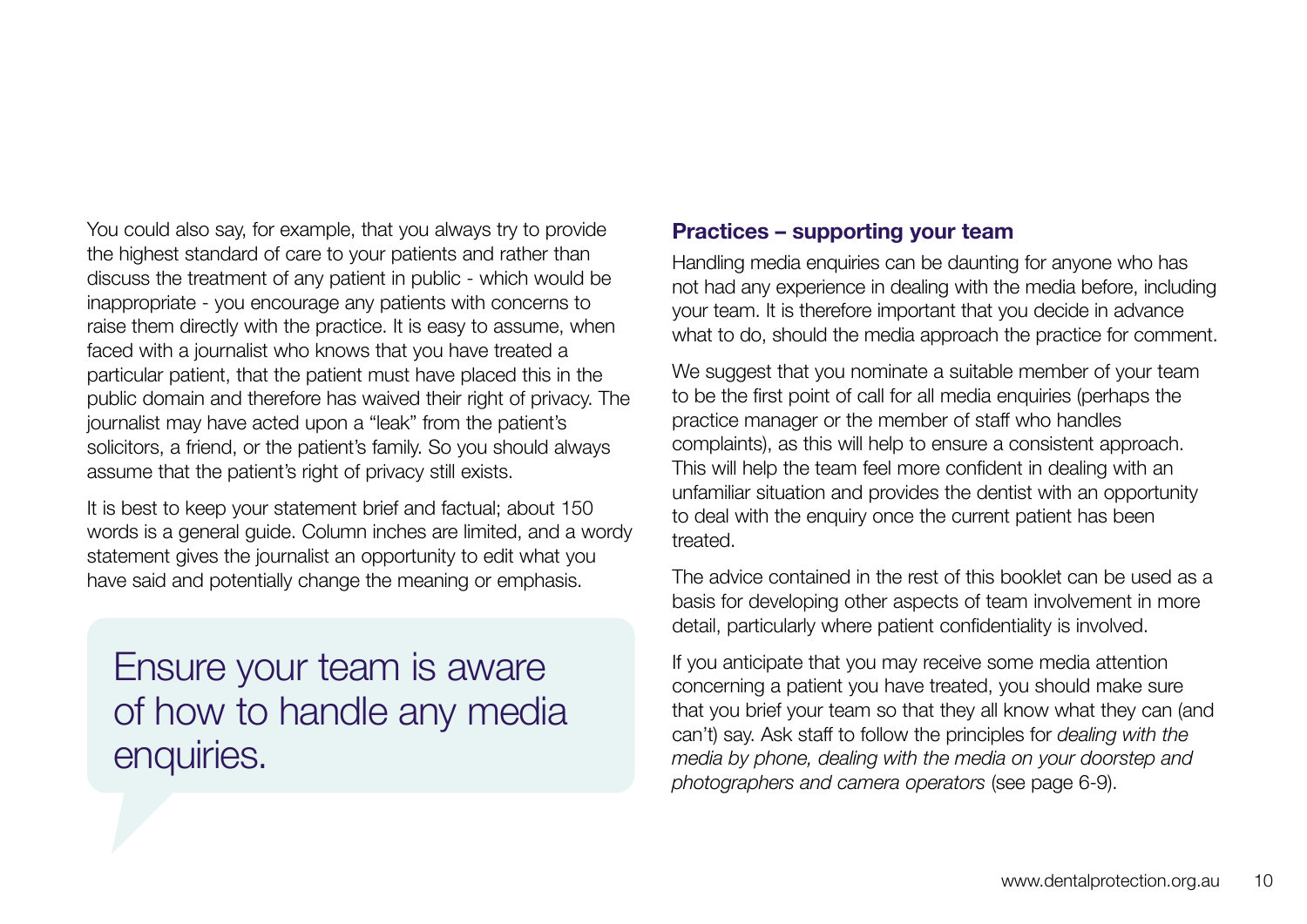

# Dental pundits

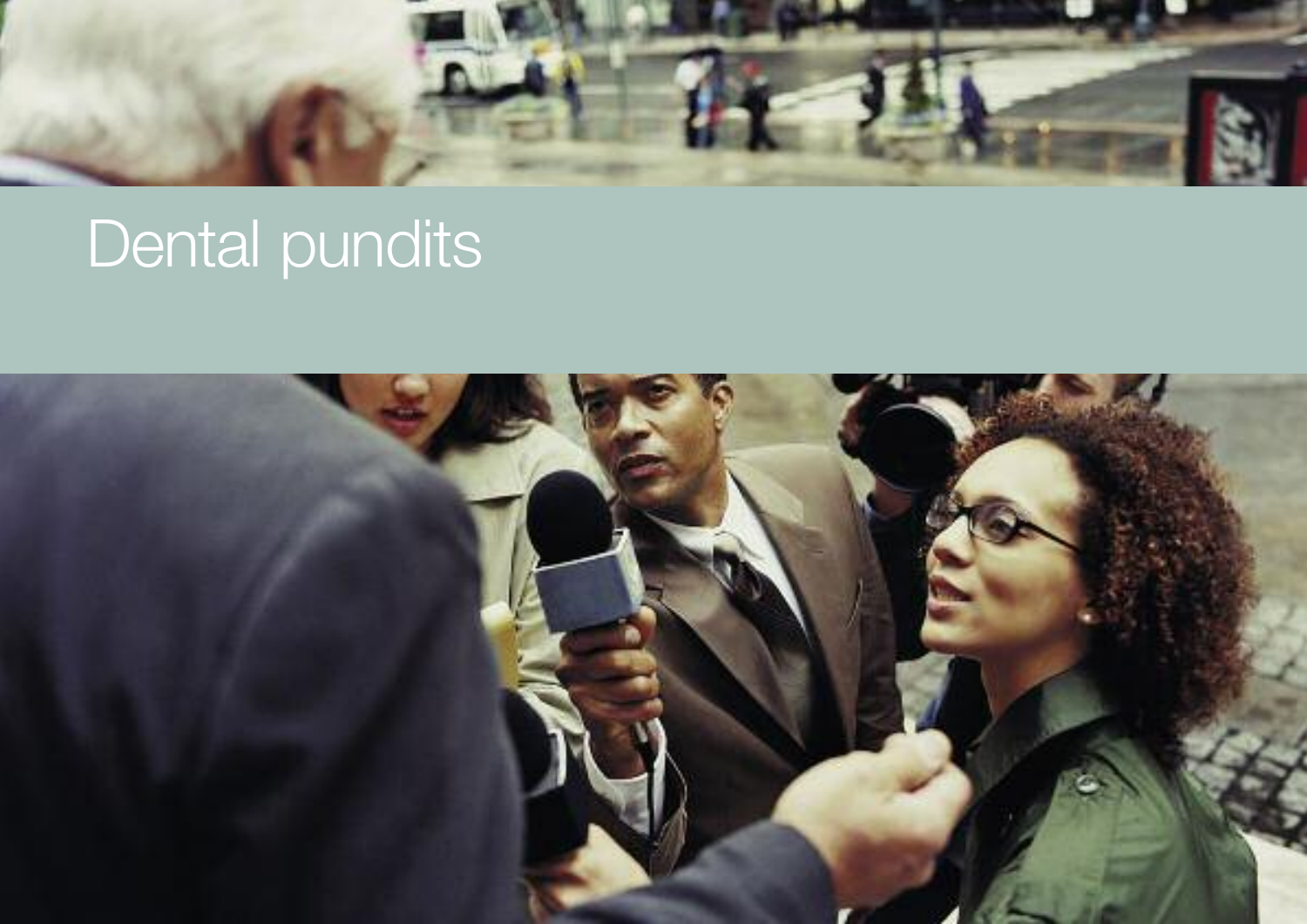You might be approached by the media – regional or national newspapers, radio or television – to comment on a dental or professional issue. You are not obliged to agree to an interview, but if you are keen to get your point of view across then it is wise to plan carefully what you want to say. If you want to make yourself available to the media in the future, you might wish to consider obtaining media training. There are many organisations that offer this.

If the story relates to a local issue, it may be appropriate to inform your employer or colleagues about any media interest, particularly if it is likely that they will also be approached for a comment.

Another scenario where the press may want your expertise is through commissioning an opinion piece or feature for a dental publication.

# **TV and broadcast interviews**

#### Example

You are contacted by reporter from a TV channel who is running a story on the safety of fluoride. He would like to record an interview with you about the proposed introduction of fluoride to the water supply in your area.

The press office does not generally give specific advice on elective TV and radio interviews unless they relate to a case we are assisting with, but the following general points might be of use to you.

If you are approached to contribute to a programme, find out as much as you can about it before deciding whether to agree (you can always decline). You need to feel comfortable that what is being asked of you lies within your sphere of expertise and that the programme or publication is something you are happy to be associated with. Before you agree to participate, you should ask the producer for a written indemnity in respect of any claims involving you arising from the programme.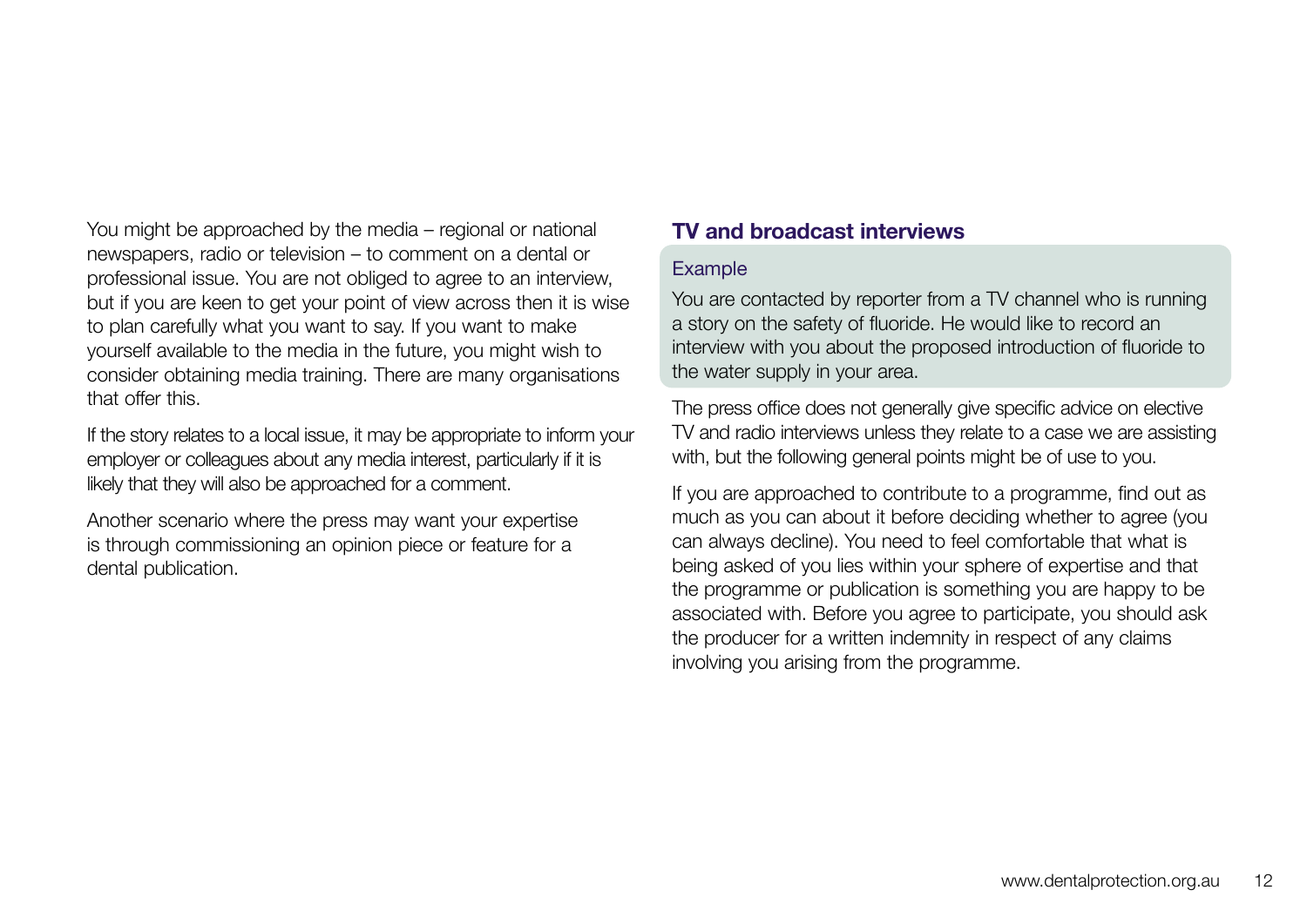### Things to find out

- $\blacksquare$  What is the storyline or angle?
- $\blacksquare$  Who is the audience?
- $\blacksquare$  When and where will it be broadcast?
- $\blacksquare$  What are the questions they will be asking you?
- $\blacksquare$  Who else will be contributing?
- $\blacksquare$  Will the programme be recorded, or will it be a live transmission?

There are greater dangers in recorded programmes because the message you convey can be greatly influenced by the editing process. Will you have the opportunity to view the final edited version before transmission?

Take time to prepare yourself for the interview; think about the key points you would like to make, questions you may face and the answers you will give.

Preparation is essential for getting your message across effectively. Do not respond to pressure from the reporter or producer for an immediate telephone interview. It is both sensible and reasonable to make sure you have time to collect your thoughts. Arrange to call them back when you have had time to prepare.

if you are pressured to participate in a programme at very short notice, you should think very carefully before you agree - because it is more likely in these situations that there is a 'hidden agenda' that you may not be aware of.

When giving any interview, take time to talk a little more slowly than you would in normal conversation. This will allow you to get your point across clearly and succinctly. Journalists will usually use around twenty seconds of a pre-recorded interview in a clip.

### Top tips

- Make sure you are fully prepared before you speak and are clear on your key messages.
- **n** Be concise and clear.
- $\Box$  Body language and good eye contact is as important as what you say in a filmed interview.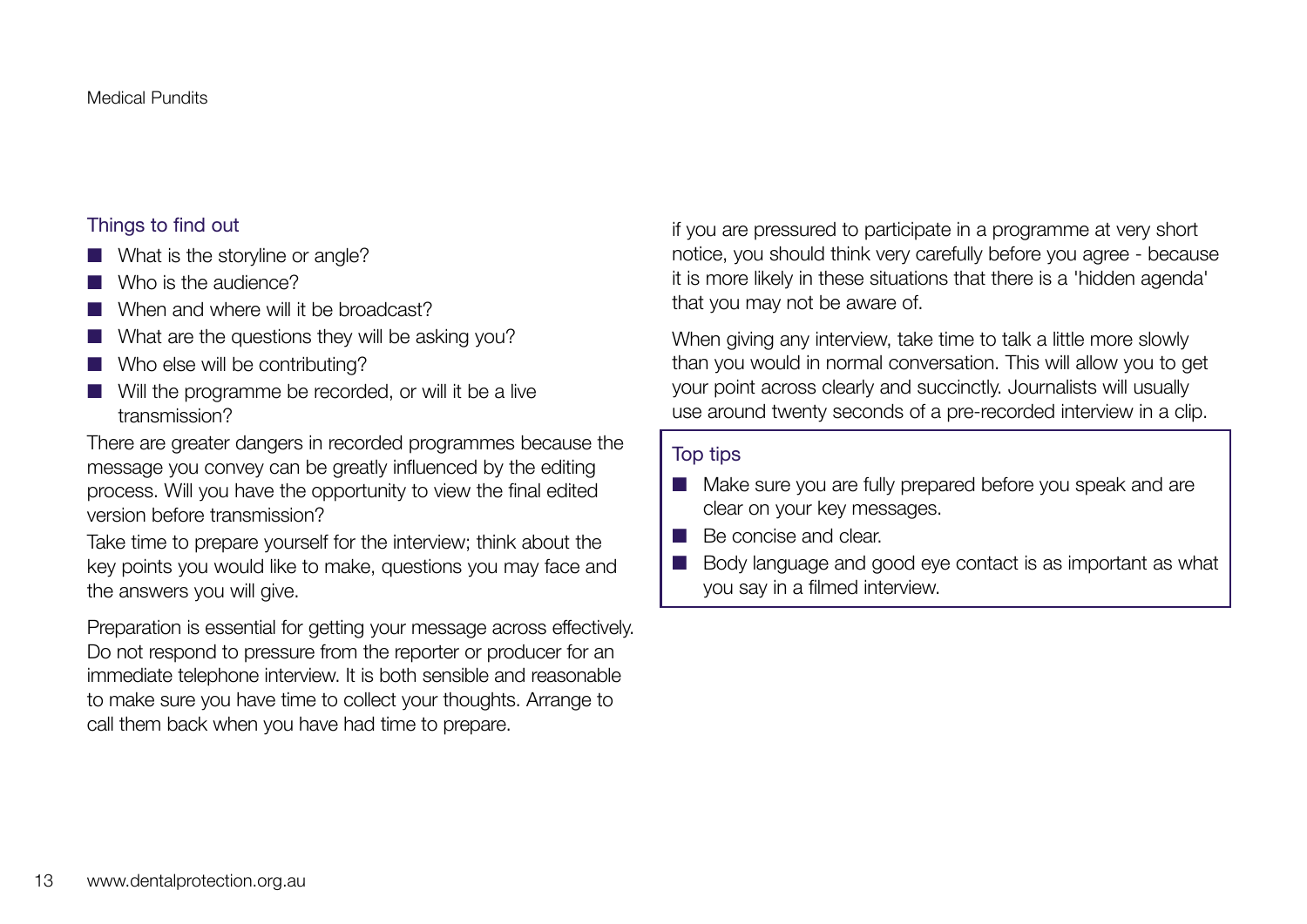# **Opinion pieces and features**

#### Example

You are contacted by the editor of a dental publication. He would like you to write a feature on teledentistry.

Ensure that you get a clear idea of what is wanted. Before committing yourself, ask for a written brief to be sent or emailed to you setting out what is required – topic, specific issues to address, areas of particular interest. Also ask about the word count and deadline. Whether or not you are being paid to write the article, it is advisable to have a clear agreement with the publisher about your obligations to each other and, importantly, whether you will be retaining copyright or assigning it to the publisher.

Remember to reference the work of others as appropriate.

Your article will be edited, so ask to be given sight of the edited copy before publication to make any final corrections and keep a written record of the original request, and any subsequent agreement to this.

#### Top tips

- Don't commit yourself until you know what the commission entails and are happy with the conditions.
- $\blacksquare$  Negotiate a deadline that suits both of you.
- n Insist on seeing edited copy before publication and get this confirmed in writing.
- $\blacksquare$  Clarify copyright arrangements in writing from the publisher (preferably in a formal contract).
- $\Box$  Obtain a written indemnity from the publisher.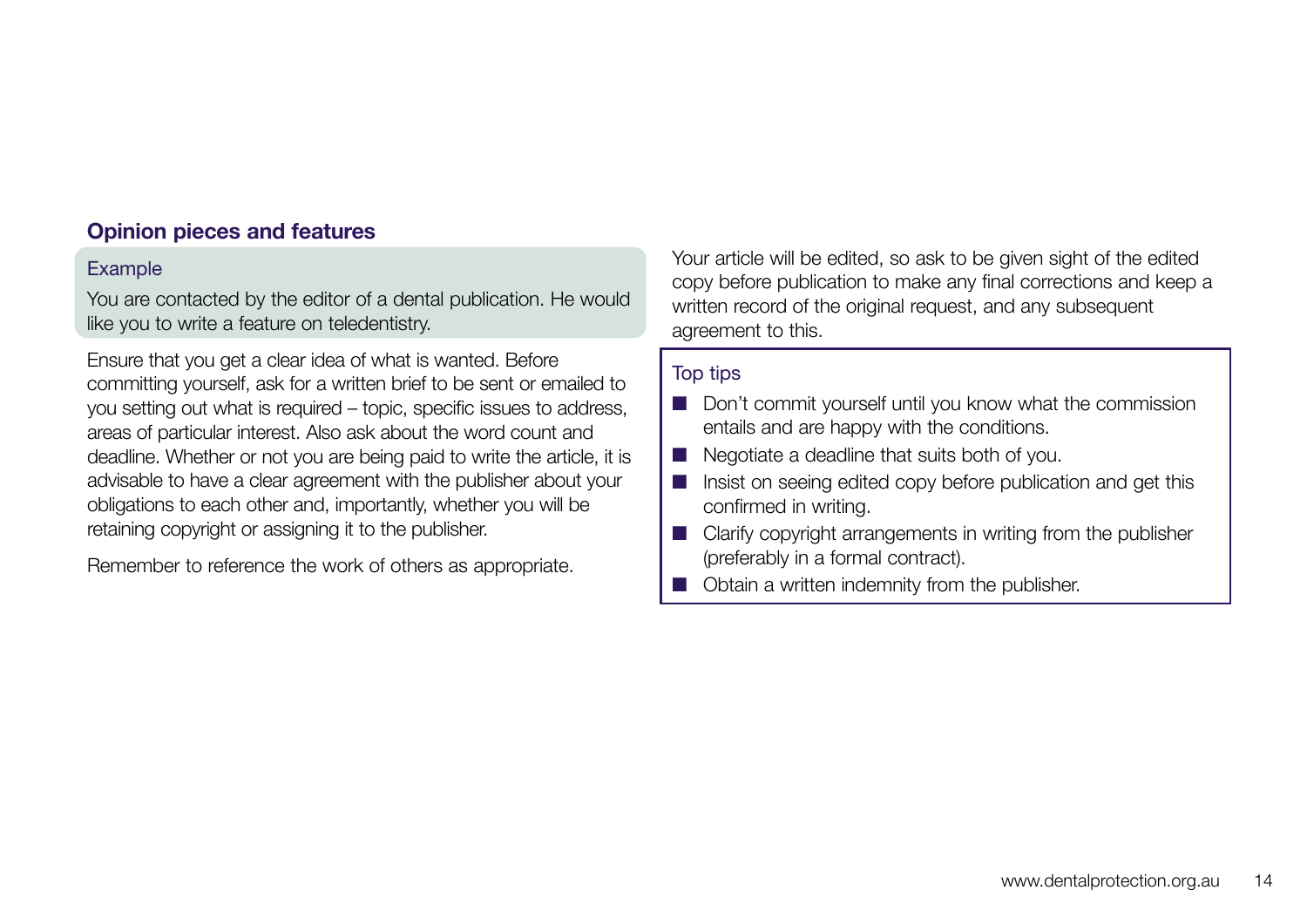

# What you can do If it all goes wrong

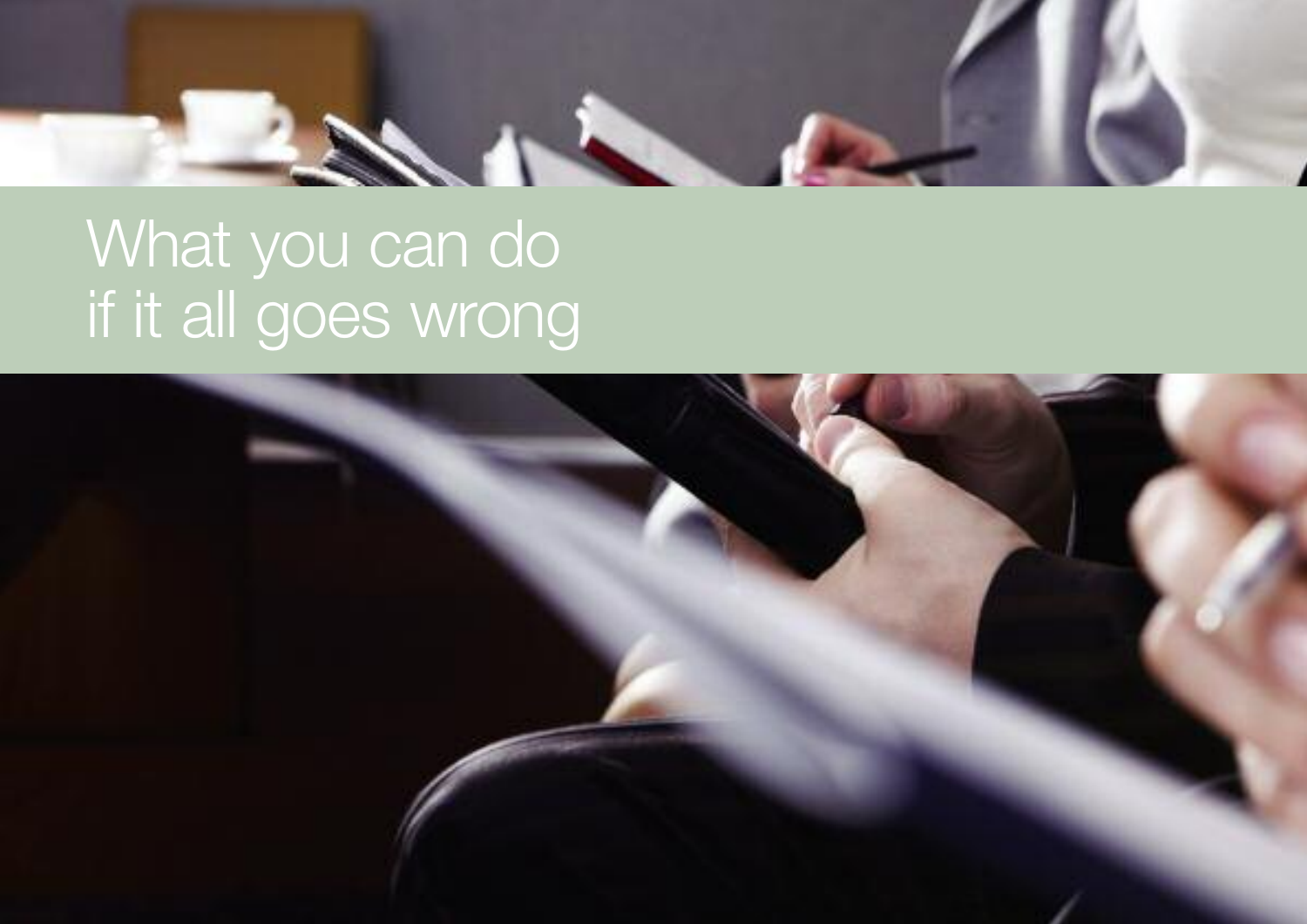### **Introduction to redress**

Picture the scene – you pick up the local paper and see your name under a scurrilous headline. Your first thought might be to ring the editor of the paper and give her a piece of your mind, or you might want to hide away from the embarrassing humiliation of it all. But either of these options has the potential to backfire. What DPL can offer you is objective professional advice, and you can get this from our local Cases Consultants or the press office 24 hours a day. They will talk you through your options and do what we can to put the situation right.

It may seem most unjust, but if the story merely casts you in an unfavourable light while avoiding errors of fact, you may not have grounds for redress. Unless the story contains factual errors or has mis-quoted you, there is often not much that can be done. Journalists are trained to write their copy within the law. They may write sensationally, but most are careful to write accurately. Careful use of language (eg, "alleges", "claims") can imply incompetence or fault without explicitly stating it. In a country with a free press, the right to comment or express opinions can create a a very one-sided story, although the concept of 'free speech' in Australia has always sat uneasily balanced between the protection of the federal constitution and the local state variations in the treatment of defamation actions.

#### **How can you seek redress?**

If it can be demonstrated that the story concerned is factually inaccurate, the publisher can be asked to print an apology and a correction. Depending on the context of the published errors, the publisher might also print an article correcting the false impression given in the original.

Defamation law in Australia varies from state to state, despite a Law Reform Commission having recommended uniformity some thirty years ago. In most cases, a publication should be given the opportunity to make amends. Printing an apology is a major admission of error by the publication and can be a considerable source of embarrassment to the editor concerned. But this can still be a double-edged sword because it puts the matter into the public domain for a second time, perhaps bringing it to the attention of people who did not see the original article.

### **Misquoting**

Media stories that quote you out of context or quote you incorrectly can be damaging to your reputation. Your comments may be edited and used selectively to best fit the particular news agenda of the day. If this happens, there are two courses of redress open to you – seek an apology and a correction or report the publisher to the relevant media regulator (see page 18).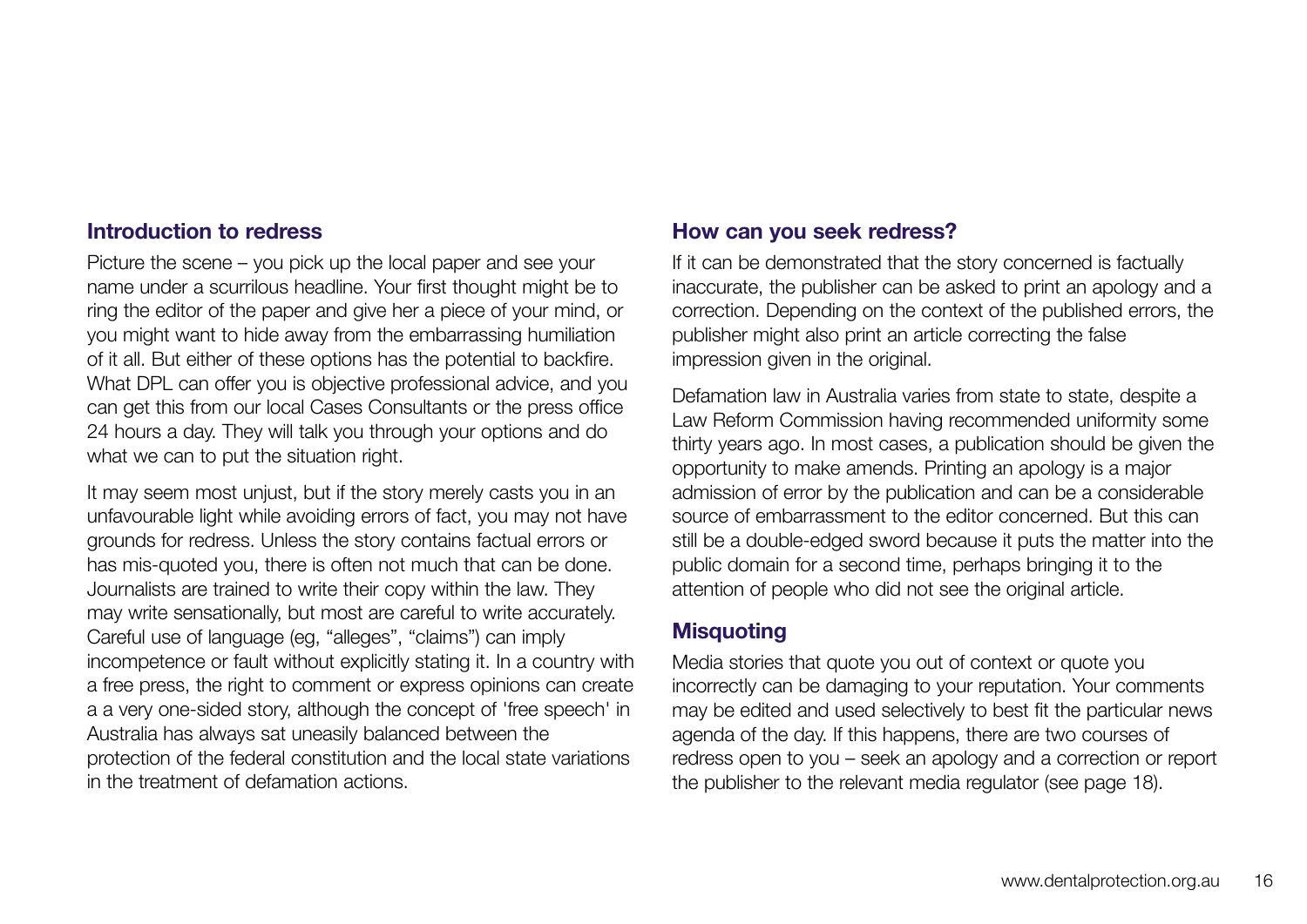#### **Factually incorrect articles**

In a specialist area like dentistry, the scope for factual errors creeping into media stories is very wide.

In some cases, a reporter may have spoken directly to one of your patients, or their family, about their experiences while being cared for by you.

The patient might present a skewed version of events for a number of reasons – their perspective could be altered by anger or disappointment, they could have misunderstood the clinical aspects or have poor recollection of events. In a few cases, they might be seeking retribution. Certain forms of solicitors are wellknown for using the media to create added leverage when bringing claims against dentists.These factors should be borne in mind when responding to the media – any perceived hostility towards the patient and/or the family could be exploited and publicised to the detriment of the dentist.

Correcting inaccuracies reported by patients is not easy because the dentist concerned is still bound by a duty to respect and protect the patient's privacy. Although patients can talk openly about their dental condition, the dentists and the dental team can't. The press office will be able to advise you about the best way of handling this situation.

### **Court proceedings**

Evidence presented in open court (which applies to most civil claims and Dental Board proceedings) can be reported in the media, unless reporting restrictions are specifically imposed. This means that the media can publish unproven allegations made in court. As long as they report proceedings accurately, there would be no scope for redress through claims of defamation or contempt of court.